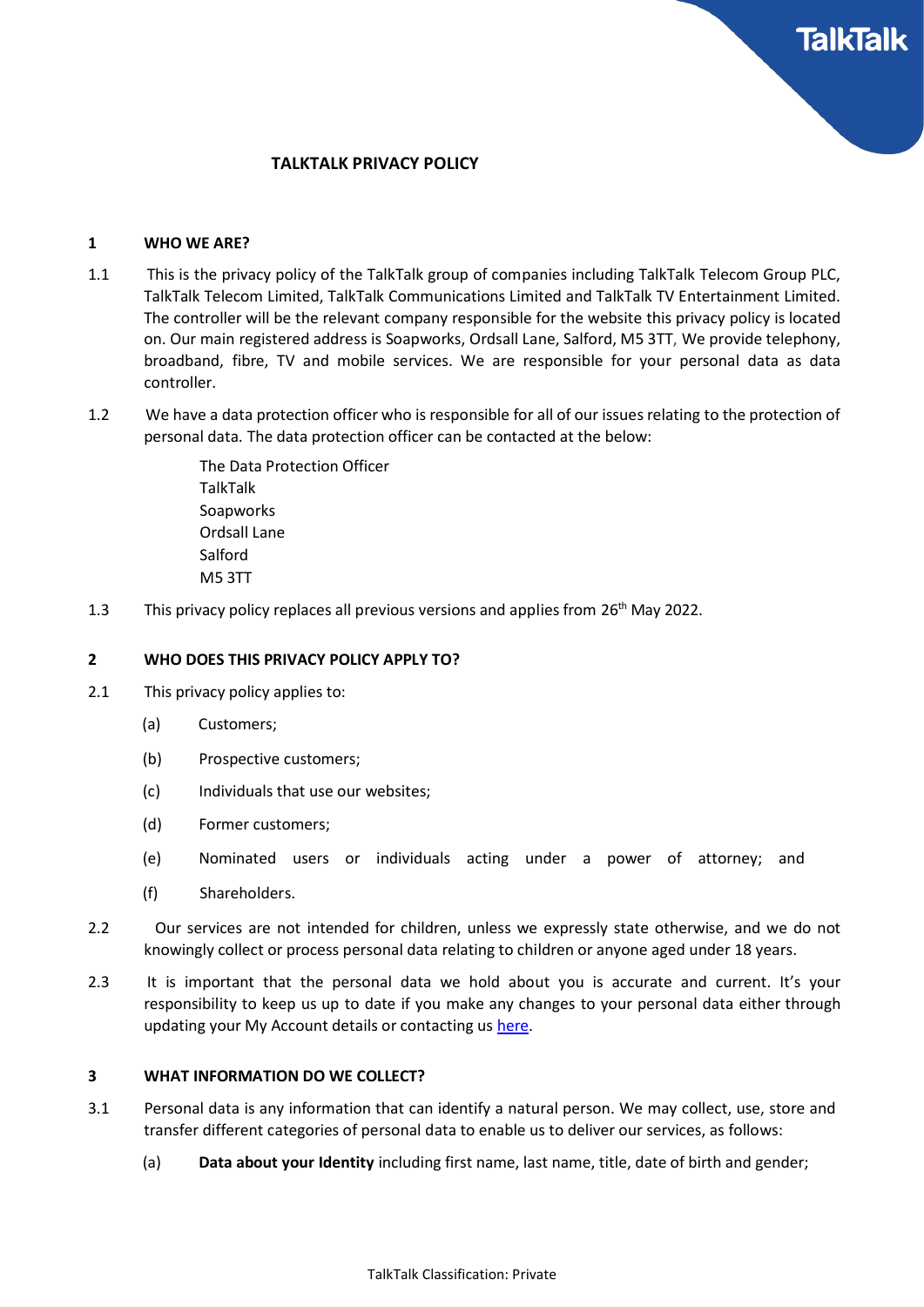- (b) Data about your contact details including service address, correspondence/billing address, email address, landline telephone number and mobile phone number;
- (c) Financial data including your bank account details for a direct debit and payment card details and your credit rating;
- (d) **Data relating to a transaction** including details about payments to and from you and about the products and services that you have purchased from us;
- (e) Technical data including IP address, your login data, browser type and version, time zone setting and location, browser plug-in types and versions, operating system and platform, TalkTalk webmail emails, online chat logs and other information on the devices you use to access our services;
- (f) Data about your TalkTalk profile including your My Account username and password, your interests, preferences, feedback and survey responses;
- (g) Data about your usage or potential usage of our products and services including the suitability of your property for certain products, the devices, set up or configurations you have, or might require, to use the services, the amount of time you spend online, the channels and programmes you watch and record, websites you visit, or when you make a call, the number, destination and length of your call;
- (h) Data relating to your marketing and communications choices including what method you would like to receive [marketing](https://community.talktalk.co.uk/t5/Articles/Manage-your-marketing-preferences/ta-p/2204912) and how frequently; and
- (i) Special categories of personal data including information about your health that we may need to know to provide you with the best service for you and biometric data that you may give us to gain quicker access to your account information.
- 3.2 We may also collect and use non-personal data such as statistical or demographic data. This data may be derived from your personal data but is not considered personal data as this data cannot identify you.

## 4 HOW DO WE COLLECT INFORMATION?

## 4.1 Information you give us

- (a) When you place an order with us for any of our services (for example over the phone, online or through a third party affiliate), we will need certain information to process your order.
- (b) When you contact us to discuss your services, we may ask for certain information to be able to confirm your identity, check our records and answer your questions quickly and accurately.
- (c) If you take part in any trials, complete any survey or enter any competitions we may ask for information about you, which we will make clear to you at the time and for the purpose we will be using this information.

## 4.2 Information we automatically collect

- (a) We will automatically collect information:
	- (i) when you use our services; and
	- (ii) when you visit our websites or use our mobile applications, we may collect and process information about your usage of these by using ["cookies"](http://www.talktalk.co.uk/legal/our-cookie-policy.html) and other similar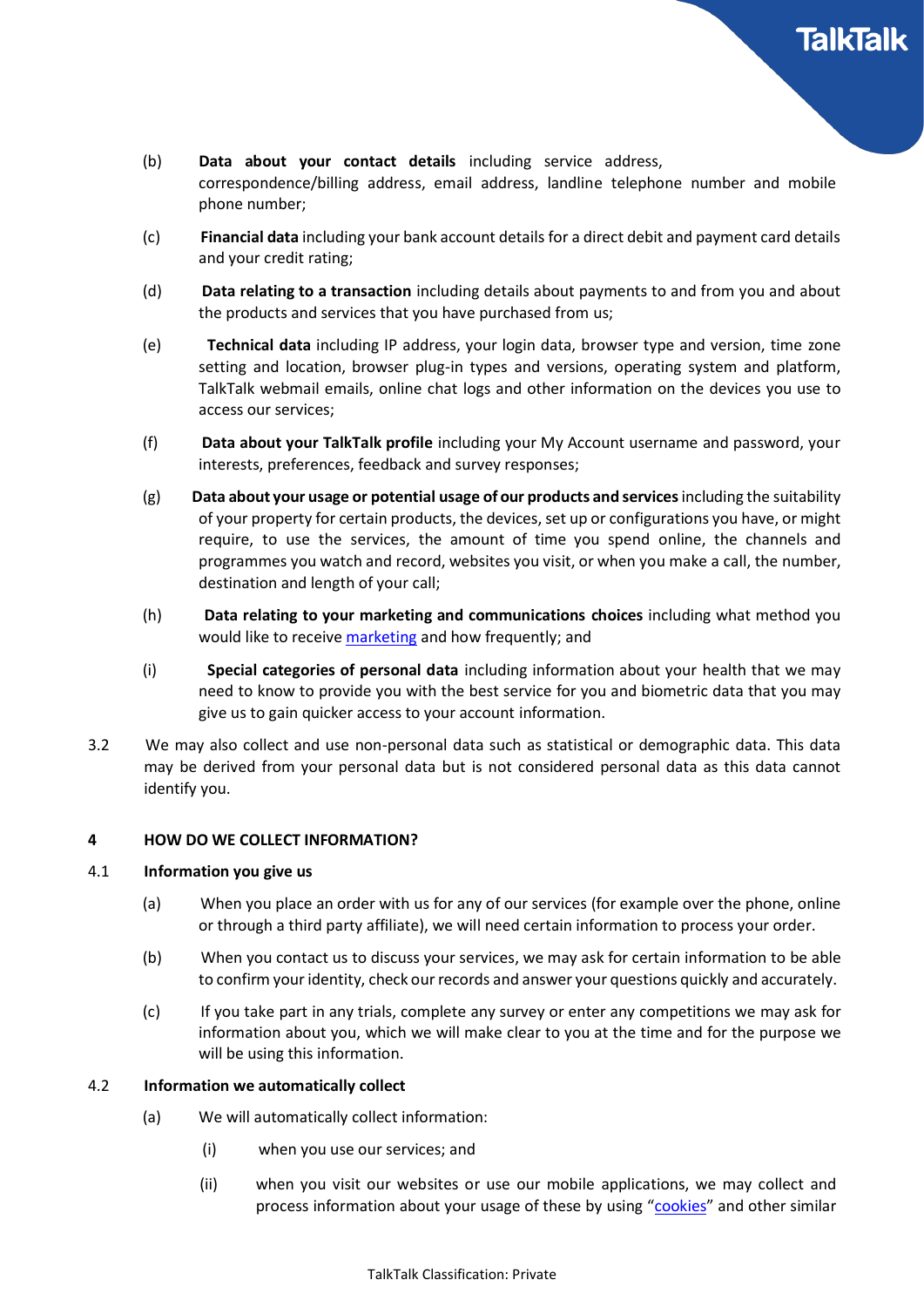technologies to help us make improvements to the websites and to the services we make available.

(iii) when you download or use mobile applications created by us and, where applicable, have requested or consented to location services, we may receive information about your location and your mobile device, including a unique identifier for your device. We may use this information to provide you with location-based services, such as search results, and other personalised content. Most mobile devices allow you to turn off location services. Our mobile application does not collect precise information about the location of your mobile device.

## 4.3 Information we receive from other sources

- (a) We may receive personal data about you from third parties and other entities, publicly available sources and companies within the TalkTalk group in the following categories:
	- (i) companies contracted by us to help us provide services to you;
	- (ii) other telecommunications operators when transferring services;
	- (iii) marketing or market research organisations;
	- (iv) credit reference agencies or fraud prevention agencies.

## 5 HOW DO WE USE INFORMATION?

- 5.1 The information we collect and receive helps us to better understand what you need from us and to improve the provision of our services to you.
- 5.2 We use the information collected for example to:
	- (a) verify your identity when you use our services or contact us;
	- (b) process your enquiries, orders or applications, for example when assessing an application, we may use automated decision-making systems;
	- (c) carry out credit checks and to manage your accounts (click here to see our [Credit Reference](https://www.equifax.co.uk/crain) [Agency Information Notice\)](https://www.equifax.co.uk/crain);
	- (d) monitor, record, store and use any telephone, e-mail or other electronic communications with you for training purposes, so that we can check any instructions given to us and to improve the quality of our customer service, and in order to meet our legal and regulatory obligations;
	- (e) where you have agreed, provide you with information about other TalkTalk services, offers or products which you may be interested in and/or invite you to take part in our referral scheme;
	- (f) to tell you about changes to our websites, services or terms and conditions;
	- (g) carry out any personal data and/or marketing analysis, profiling or create statistical or testing information to help us personalise the services we offer you and to understand our users/customers better, understand what our users/customers want and how they use our products and services;
	- (h) recover any monies you may owe to us for using our services;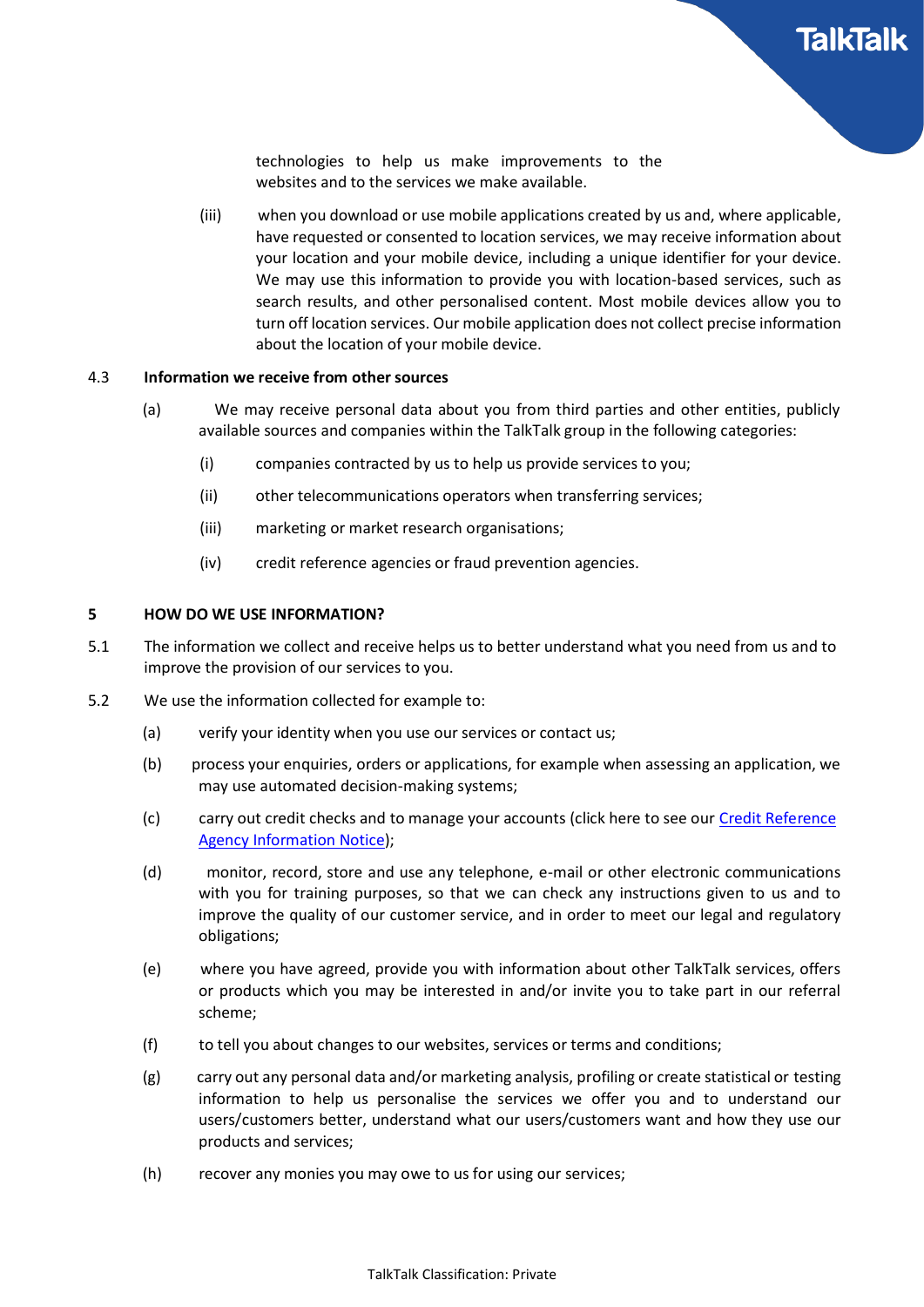

- (i) analyse our services with the aim of improving them;
- (j) prevent or detect a crime, fraud or misuse of, or damage to our network, and to investigate where we believe any of these have occurred; and
- (k) monitor network traffic from time to time for the purposes of backup and problem solving, for example our automated system may monitor email subjects to help with spam and malware detection.
- 5.3 Your data may also be used for other purposes for which you give your specific permission or, in very limited circumstances, when required by law.
- 5.4 We may supplement the information directly collected by us with data from third parties (for example socio-demographic data, credit reference agencies and fraud prevention agencies etc.) to further improve our data quality as well as the services or products we offer customers.

#### 6 WHEN WILL WE SHARE YOUR DATA WITH OTHERS?

- 6.1 We may need to share your information with organisations outside TalkTalk e.g. to help us provide our services to you.
- 6.2 The categories of non-TalkTalk parties that we would share your details with are:
	- (a) Third party suppliers who help TalkTalk to perform our services;
	- (b) Professional advisors;
	- (c) Law enforcement agencies;
	- (d) Other companies as part of the process of selling one or more of our businesses or part of those businesses; and
	- (e) Regulators (such as Ofcom or the ICO).
- 6.3 Where we share your information with third parties they are required to follow our express instructions in respect of the use of your personal information and they must comply with all applicable UK data protection laws to protect your information and keep it secure.

### 7 PROTECTING INFORMATION

- 7.1 We take protecting your data seriously, and will do our utmost to employ appropriate organisational and technical security measures to protect you against unauthorised disclosure or processing.
- 7.2 Unfortunately we cannot guarantee the security of transmitting information via the internet. We have tried to create a secure and reliable website and mobile application for our users in line with industry standards. However, we have no responsibility or liability for the security of personal information transmitted via the internet.

#### 8 WHY DO WE PROCESS YOUR DATA?

- 8.1 We process each type of personal data for one the following reasons:
	- (a) We need to process the data under our contract with you for our services;
	- (b) We have a [legitimate interest as a business](https://new.talktalk.co.uk/legal/legitimate-interest-groups) processing your data;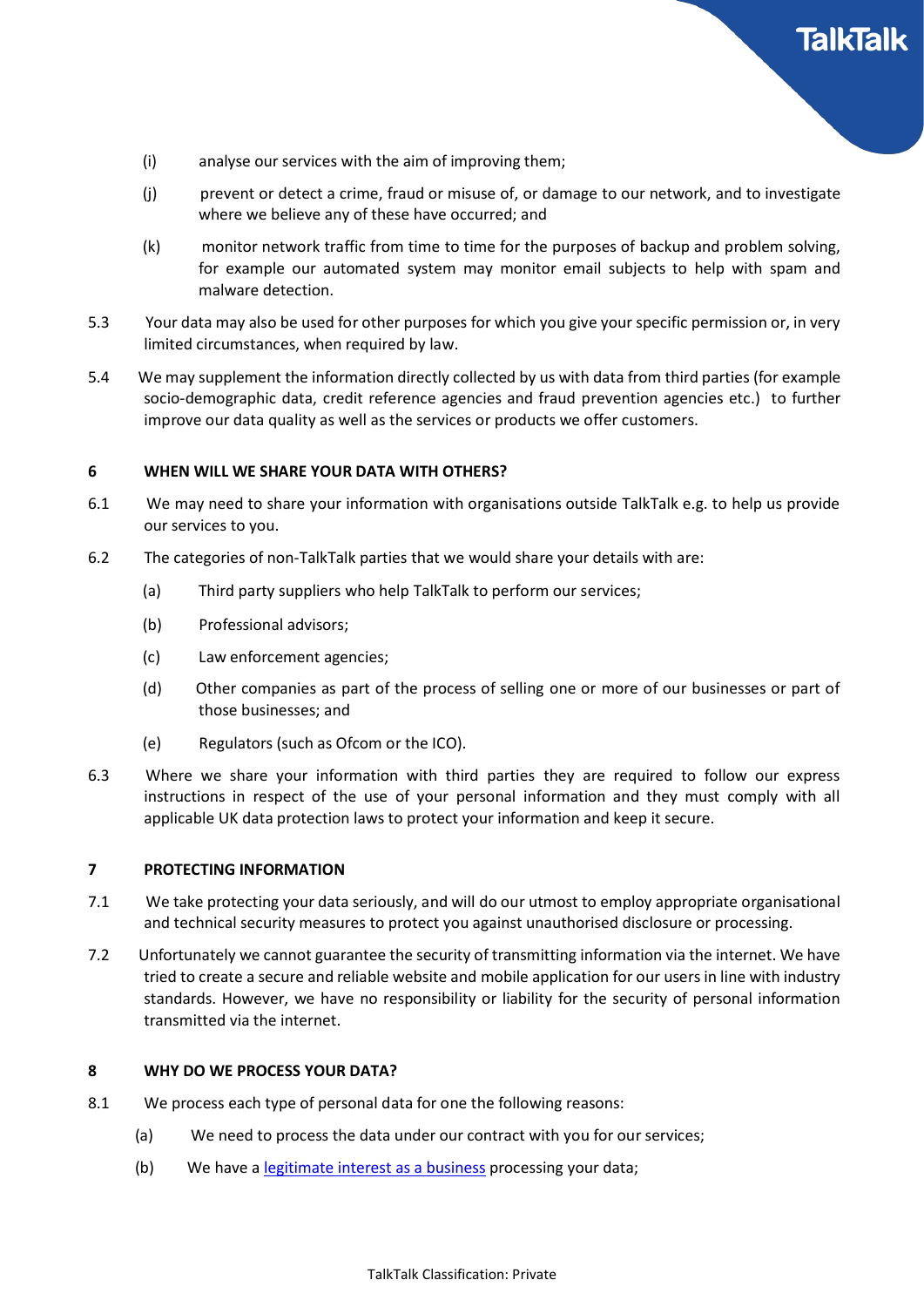

- (c) We have a legal obligation to process the data; or
- (d) We have your consent (which you can withdraw at any time).
- 8.2 If you don't provide us with the data we need then we may not be able to perform our contract with you and may need to terminate the contract. If this happens we will notify you as set out in our Terms [and Conditions.](http://www.talktalk.co.uk/legal/terms/talktalk-product-terms.html)

### 9 TRANSFERS OF DATA OUTSIDE OF THE UNITED KINGDOM

9.1 From time to time the third parties we share our data with may be outside of the United Kingdom in countries that do not always have the same standard of data protection laws as the UK. However, we will have a contract in place to ensure that your information is adequately protected, and we will remain bound by our obligations under applicable UK data protection laws even when your personal information is processed outside of the UK. The sorts of measures we use to protect your data in this instance are security reviews of the organizations, contractual model clauses approved for use by the European Commission or other approved transfer mechanisms.

#### 10 HOW LONG DO WE HOLD YOUR INFORMATION FOR?

- 10.1 Unless there is a specific regulatory or legal requirement for us to keep your information longer, we will keep your information for as long as it is necessary for the purpose for which it was collected.
- 10.2 To determine the appropriate retention period for personal data, we consider the amount, nature, and sensitivity of the personal data, the potential risk of harm from unauthorized use or disclosure of your personal data, the purposes for which we process your personal data and whether we can achieve those purposes through other means, and the applicable legal requirements.

## 11 YOUR RIGHTS

- 11.1 As a data subject you have a number of personal rights under data protection laws in relation to your personal data. These are:
	- (a) Subject access requests You have a right to access personal data that we hold as a data controller.
	- (b) Right to be forgotten In certain circumstances you have a right to request that your personal data be erased from the systems within our control.
	- (c) Rectification You have a right to correct your personal data that we hold as a data controller.
	- (d) Withdraw consent Where we have offered you the right to consent to giving us your data, for instance with your marketing preferences, you have the right to withdraw your consent at any time.
	- (e) Objection and restriction of processing In certain circumstances, you have a right to object to or request we restrict our processing of your personal data.
	- (f) Right to port  $-$  You have a right to receive certain information about you in a machine readable format.